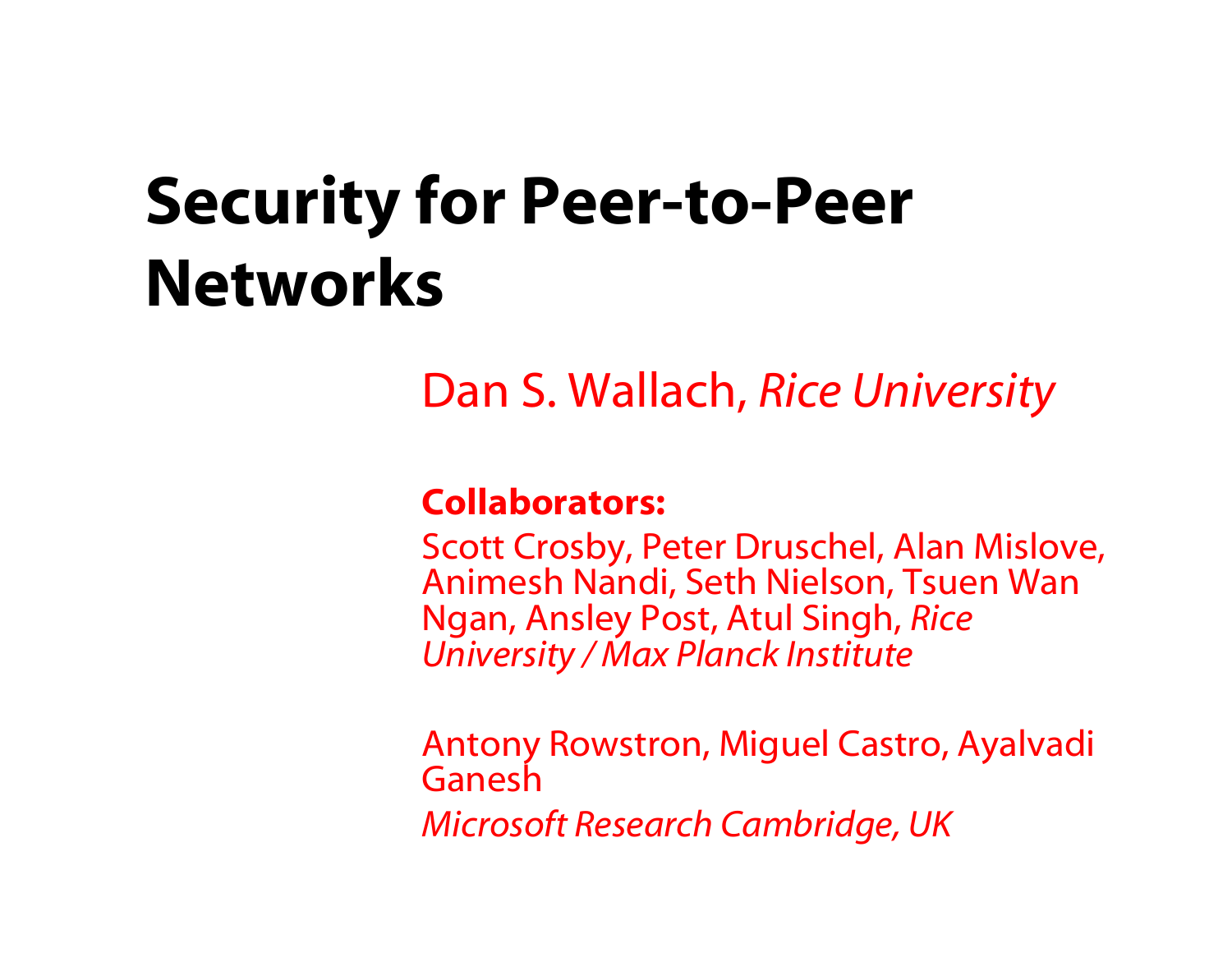### Structured p2p overlay networks



- structured **overlay network maps keys to nodes**
- **routes messages to keys**; can implement hash table [CAN, Chord, Kademlia, Pastry, Skipnets, Tapestry, Viceroy]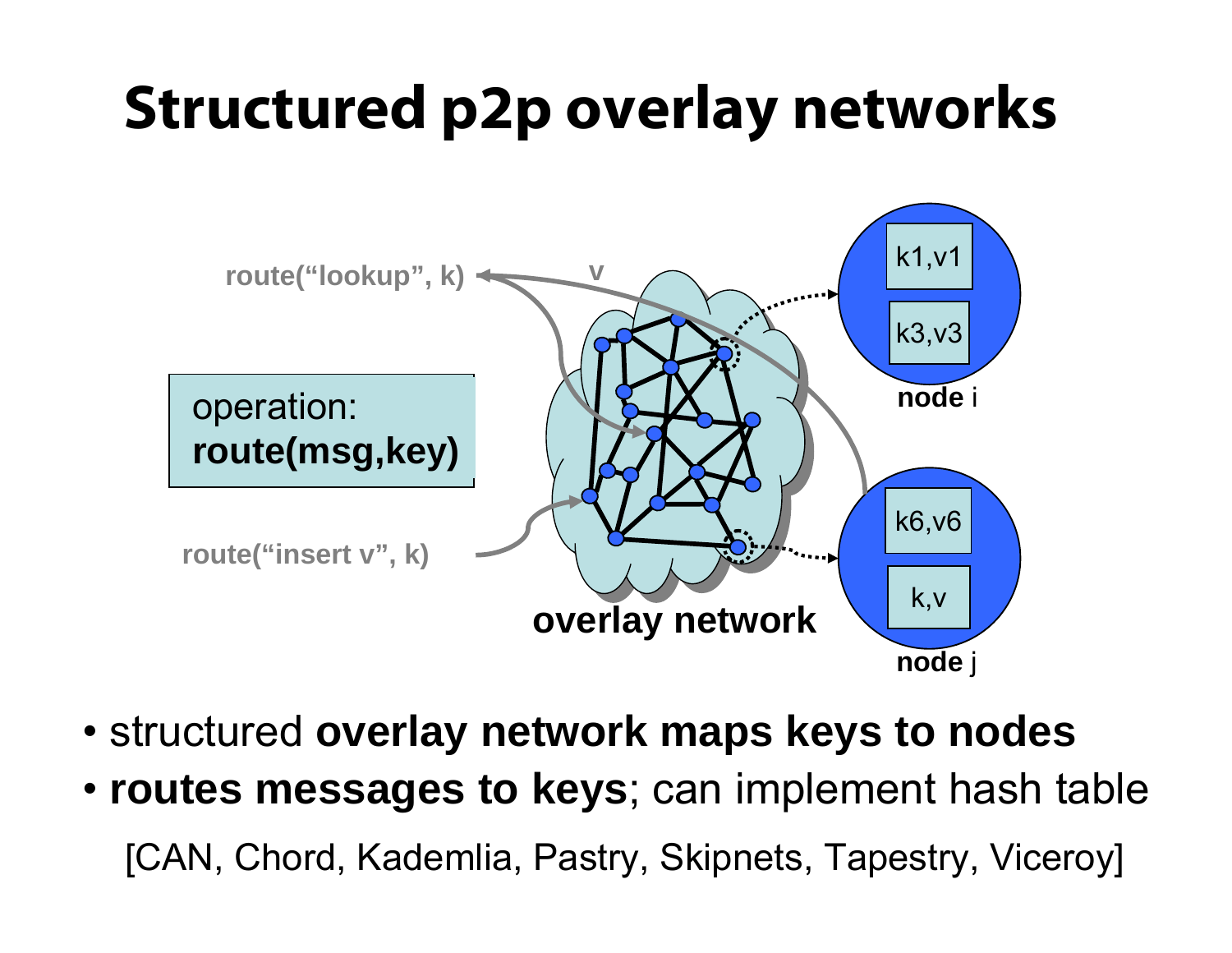# Why structured overlays?

#### scalable

- route in O(log *N*) hops with O(log *N*) node state
- balance routing and key management load
- self-organizing
	- **•** fix overlay when nodes join or leave
	- redistribute load when nodes join or leave
	- completely decentralized with no administrators

### Good substrate for distributed applications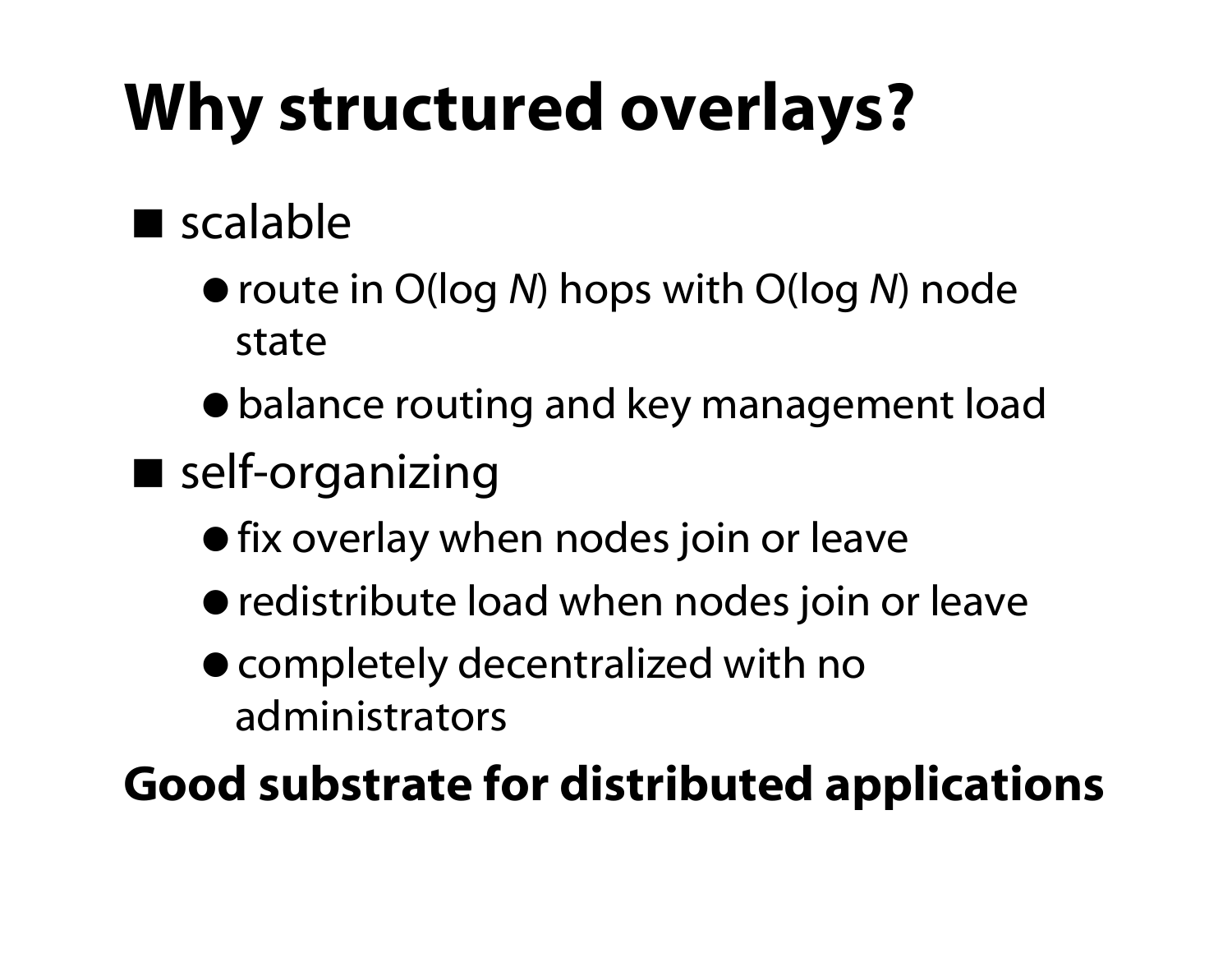### Problem 1: attacks on routing

- some overlay nodes are likely to be malicious
	- $\bullet$  large scale
	- $\bullet$  distributed open environment
	- $\bullet$  no special administration
- malicious nodes can attack routing
	- corrupt messages, stored data, and services
	- $\bullet$  **drop messages**
	- $\bullet$  misroute messages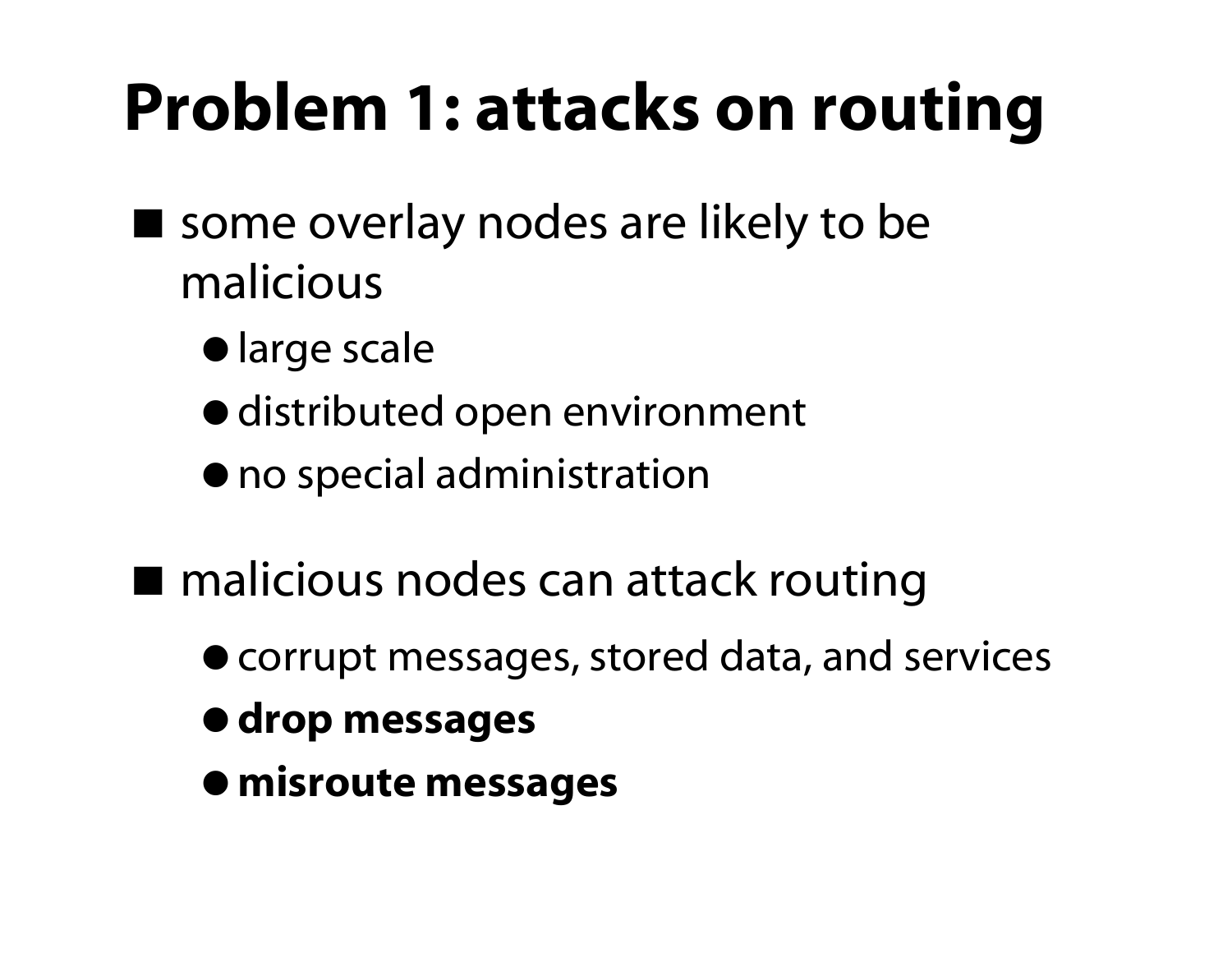### Problem 2: fair-sharing of resources

- Why should node *A* do work on behalf of node *B*?
	- *Tragedy of the commons*
		- Why contribute resources if it's not necessary?
	- Example: Most Gnutella users do not contribute disk space to the network
	- BitTorrent exactly addresses this problem!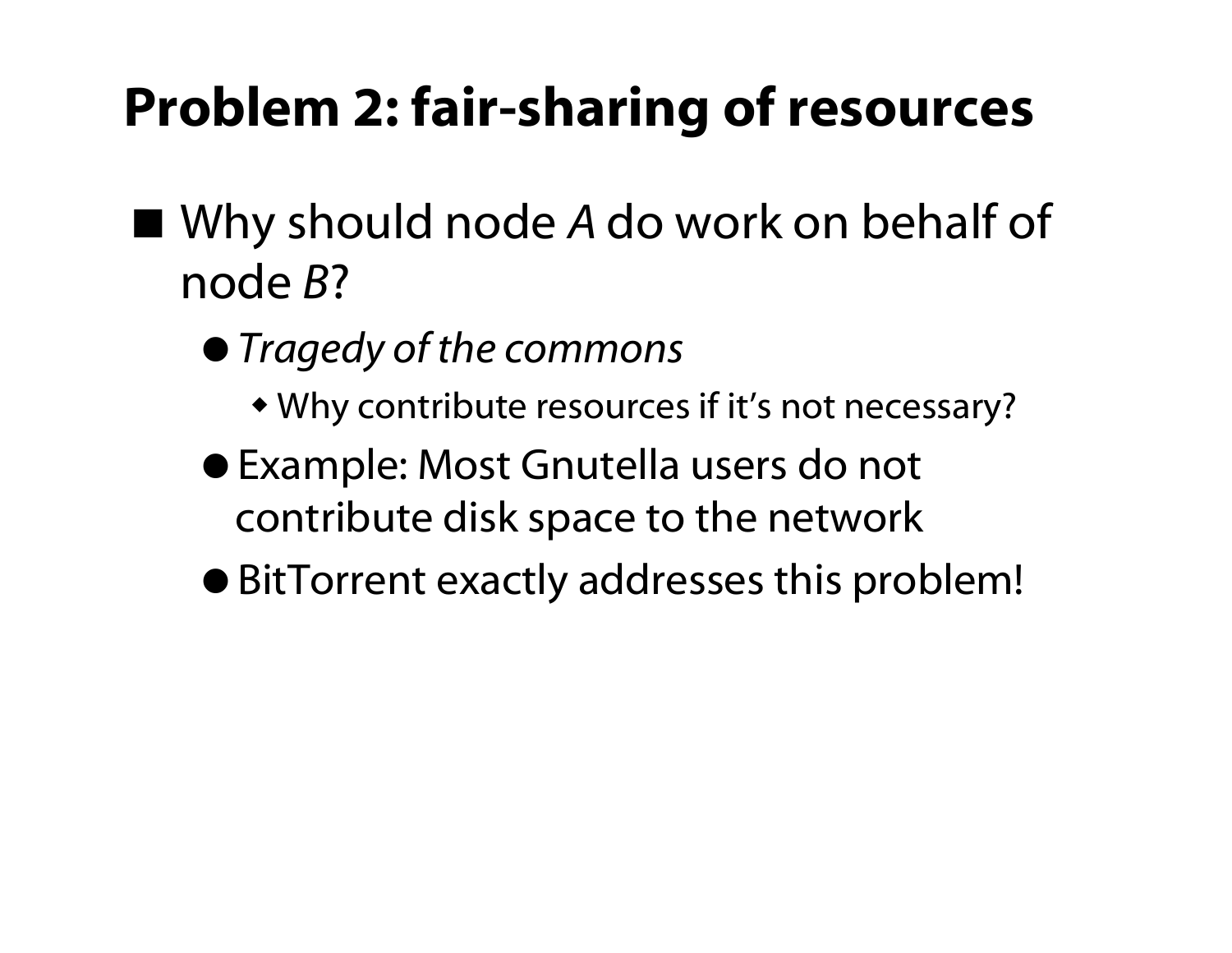## In this talk

#### ■ Routing security

- Improve robustness of p2p primitives
- Tollerate some fraction of malicious nodes

### The next talk

#### **Application-level fairness**

- Auditing mechanisms that enforce fairness
	- Economic incentives to participate correctly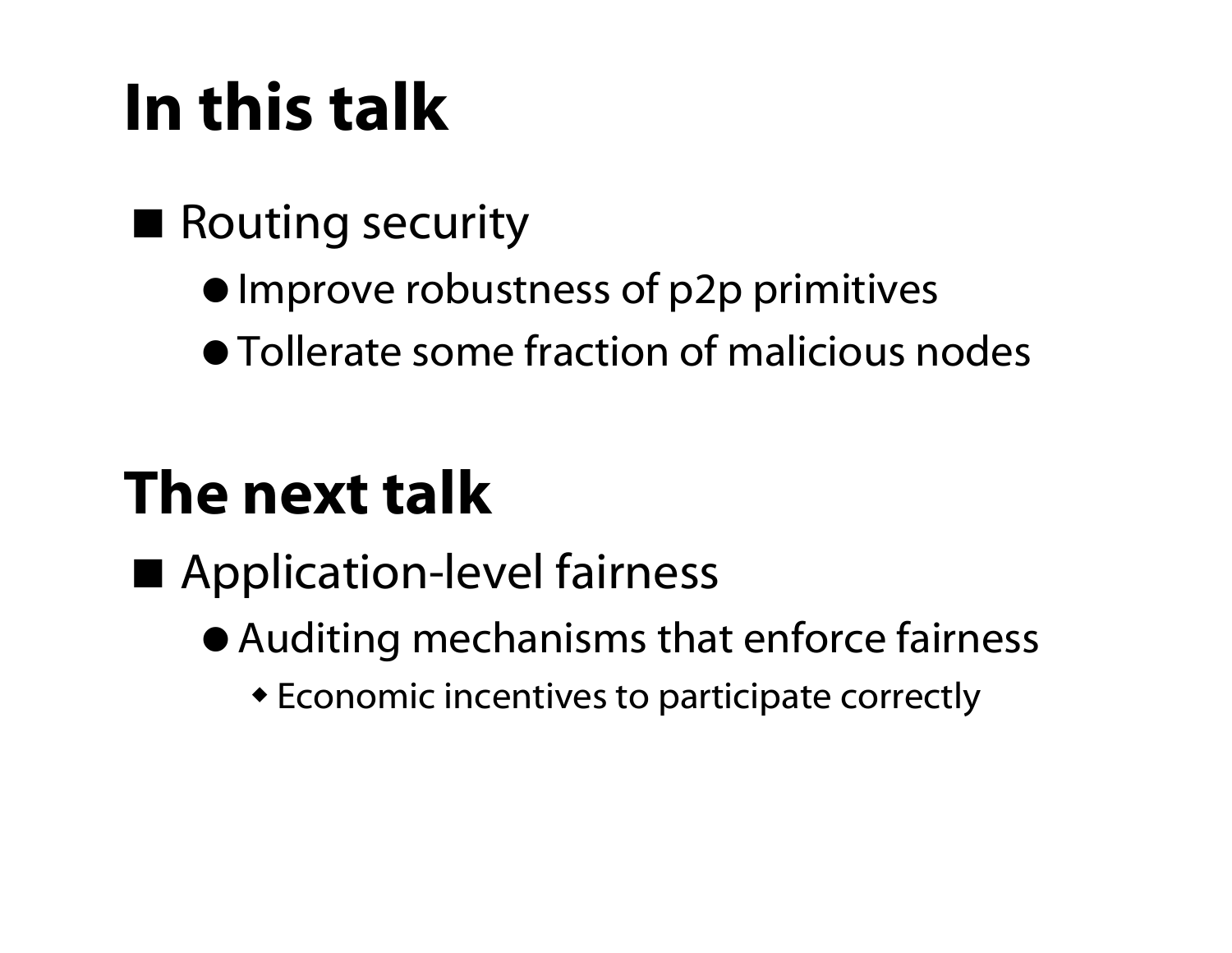### Traditional security ideas?

**I** Integrity and authenticity guarantees

- self-certifying data and services
- **Byzantine fault tolerant replication**

#### **Denial-of-service**

- $\bullet$  easy to detect dropped messages
- hard to detect misrouting
	- sender does not know message destination
	- overlay structure determines message destination
	- attacker can misroute to credible destination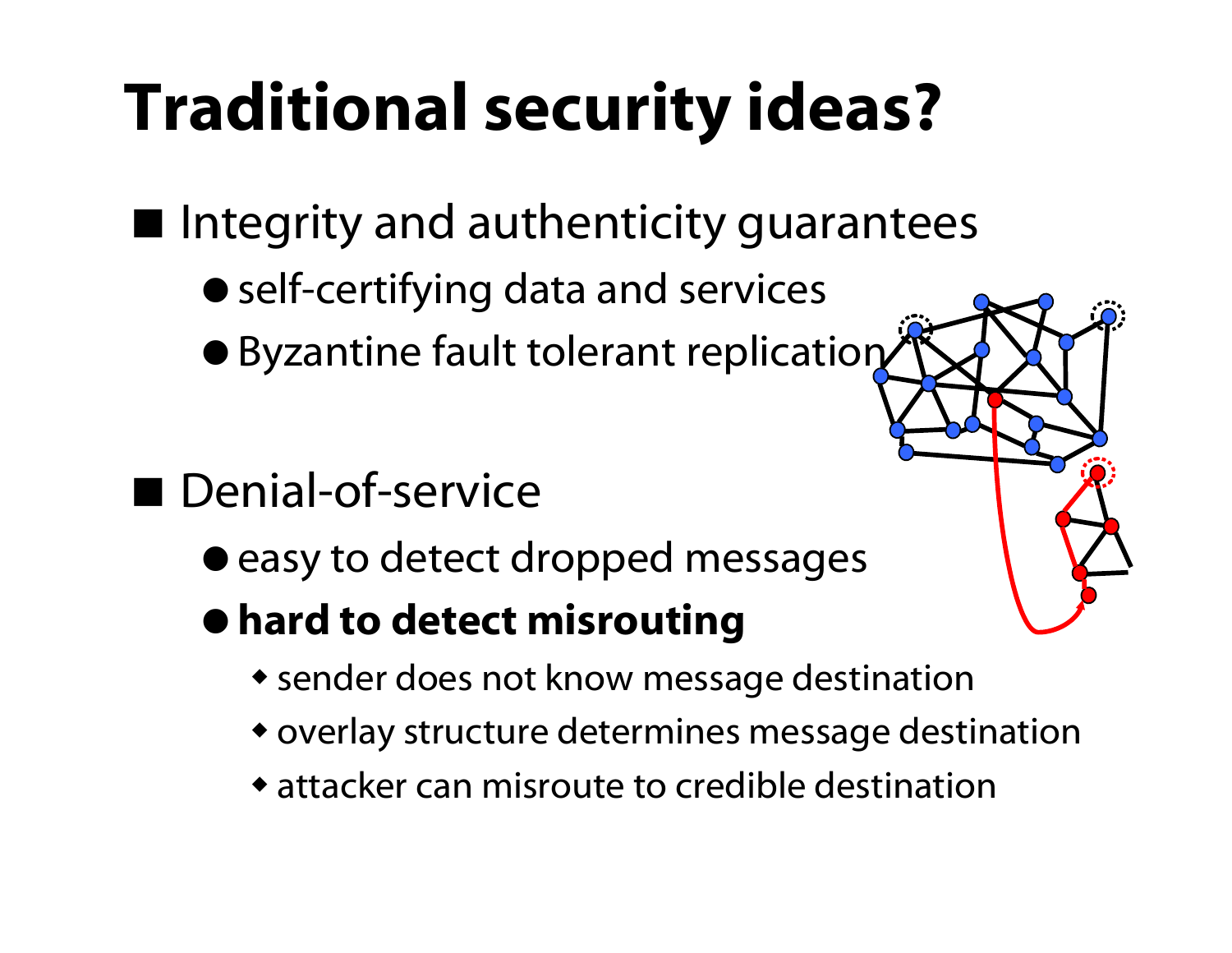### Structured routing example

**Pastry p2p substrate** [*Rowstron, Druschel '01* ]

Techniques generalize to other p2p systems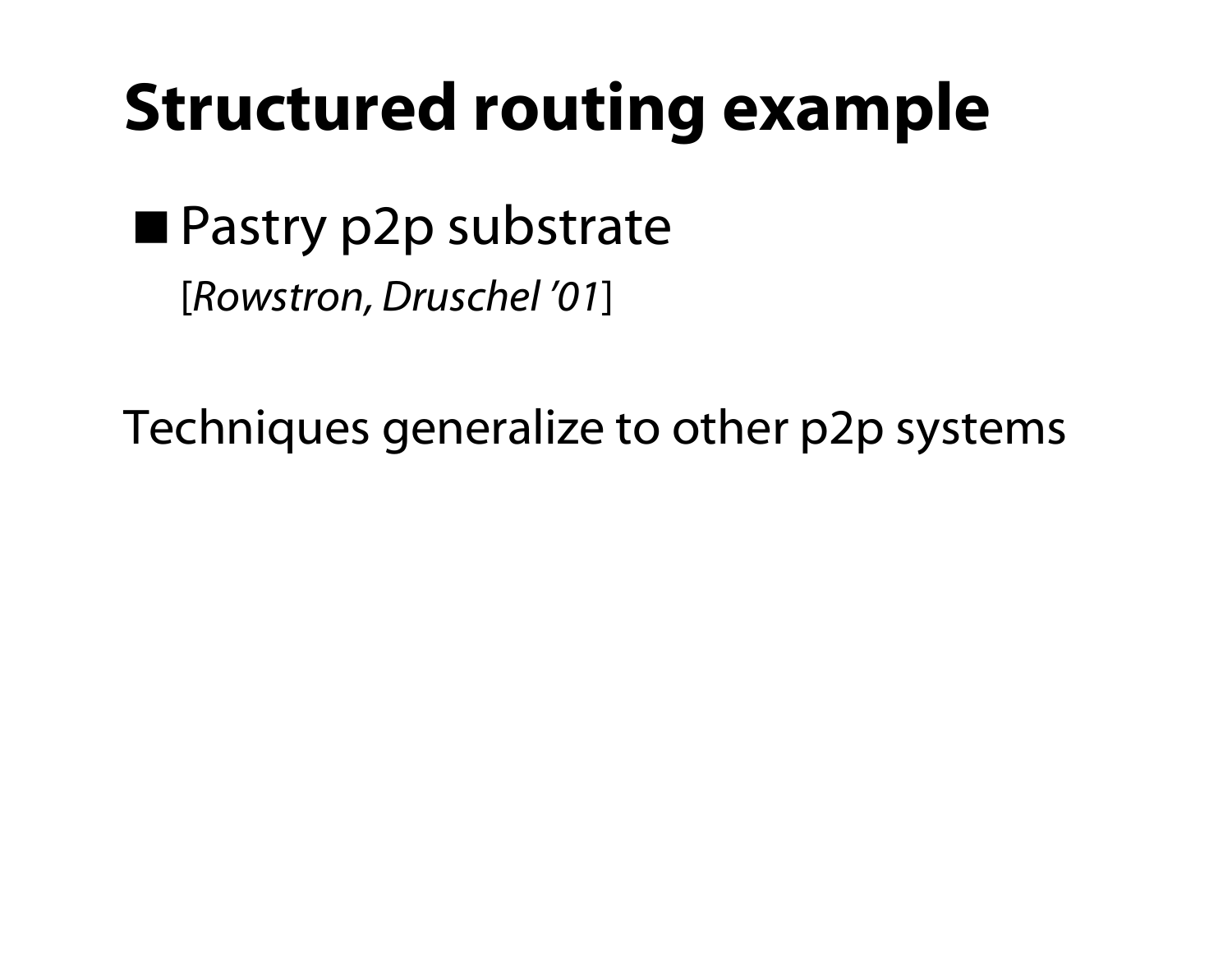# Mapping keys to nodes



- large **id space** (128 bit integers)
- nodelds picked randomly from space
- keys picked randomly from space
- key is managed by its **root node**:
	- live node with id closest to the key
- key is replicated by its **replica roots**:
	- $\boldsymbol{\cdot}$   $\boldsymbol{r}$ nodes with ids closest to key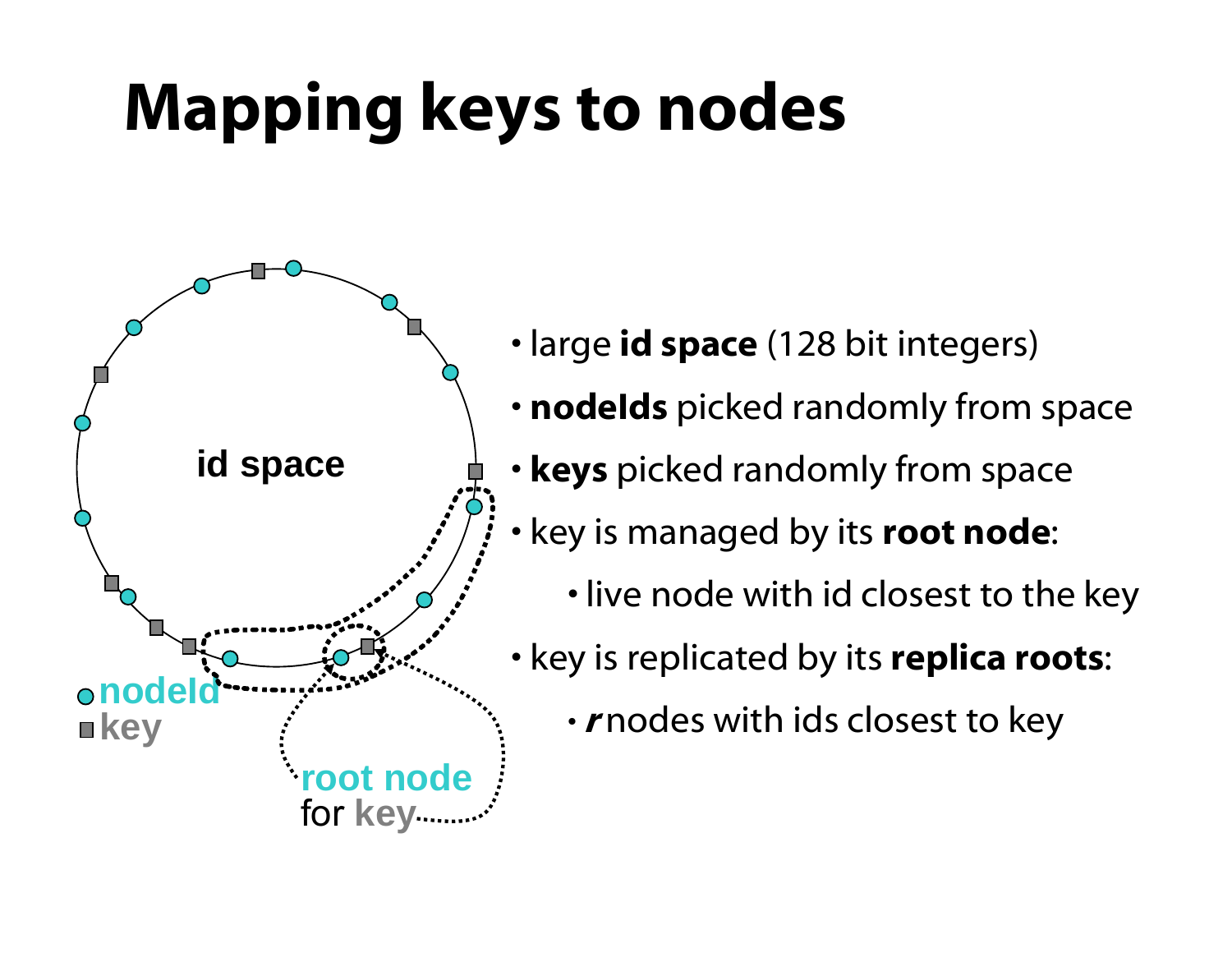## Node routing state

 $\blacksquare$  ids and keys are 128-bit numbers in base 2 $^{\boldsymbol{b}}$ 

typically, *b*=4 (hexadecimal, base 16)

#### ■ topology aware routing table

- matrix with 128/4 rows and 16 columns
- entry in row *i* and column *j* contains a
	- nodeId that matches current nodeId in first *i* digits
	- and has value *j* in the next digit
	- id is among the closest in underlying network

#### ■ neighbor set: *L*/2 closest ids left and right

typically, *L*=16 or *L*=32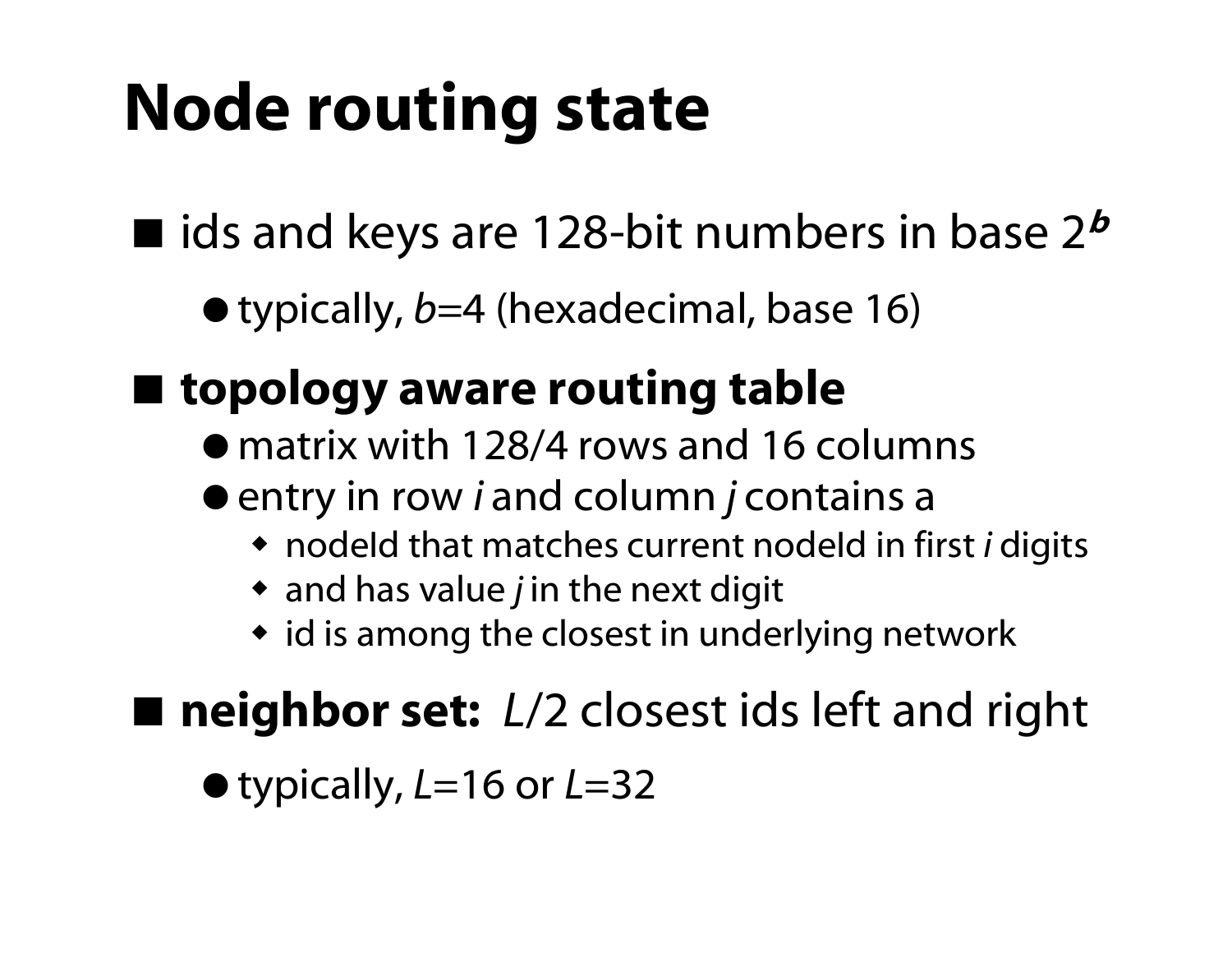### Pastry: routing



**P** prefix matching: each hop resolves extra key digit neighbor set used to find root node in last hop  $\blacksquare$  properties:  $\log_{16}N$  hops with low delay routes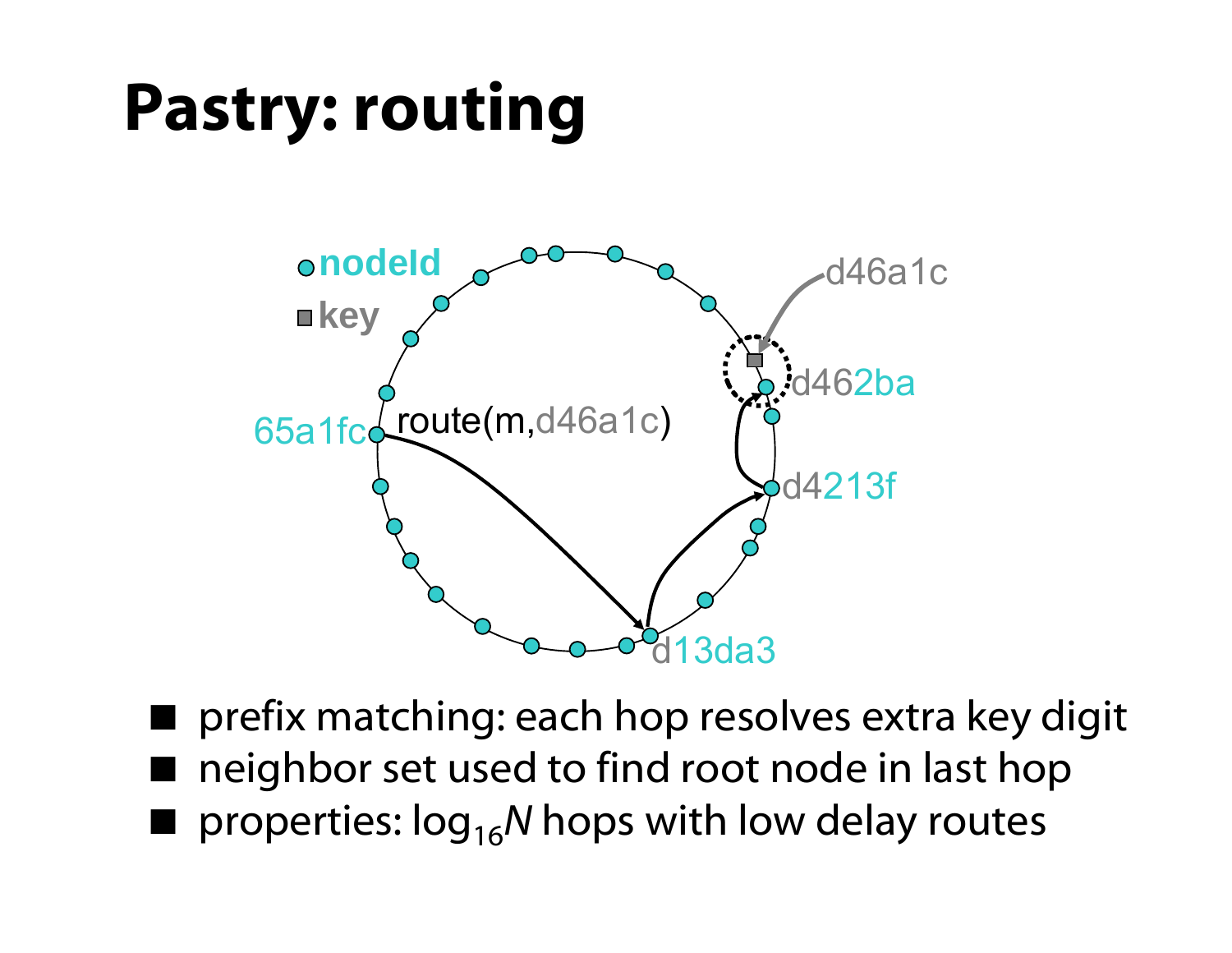# Secure routing

#### *sec-route(m,k,r):*

- $\bullet$  delivers message *m* to all the correct replica roots of key *k* with high probability
- $\bullet$  *r* is the number of replica roots
- assumed security model
	- Byzantine faults: arbitrary behavior
	- bound *f* on fraction of faulty overlay nodes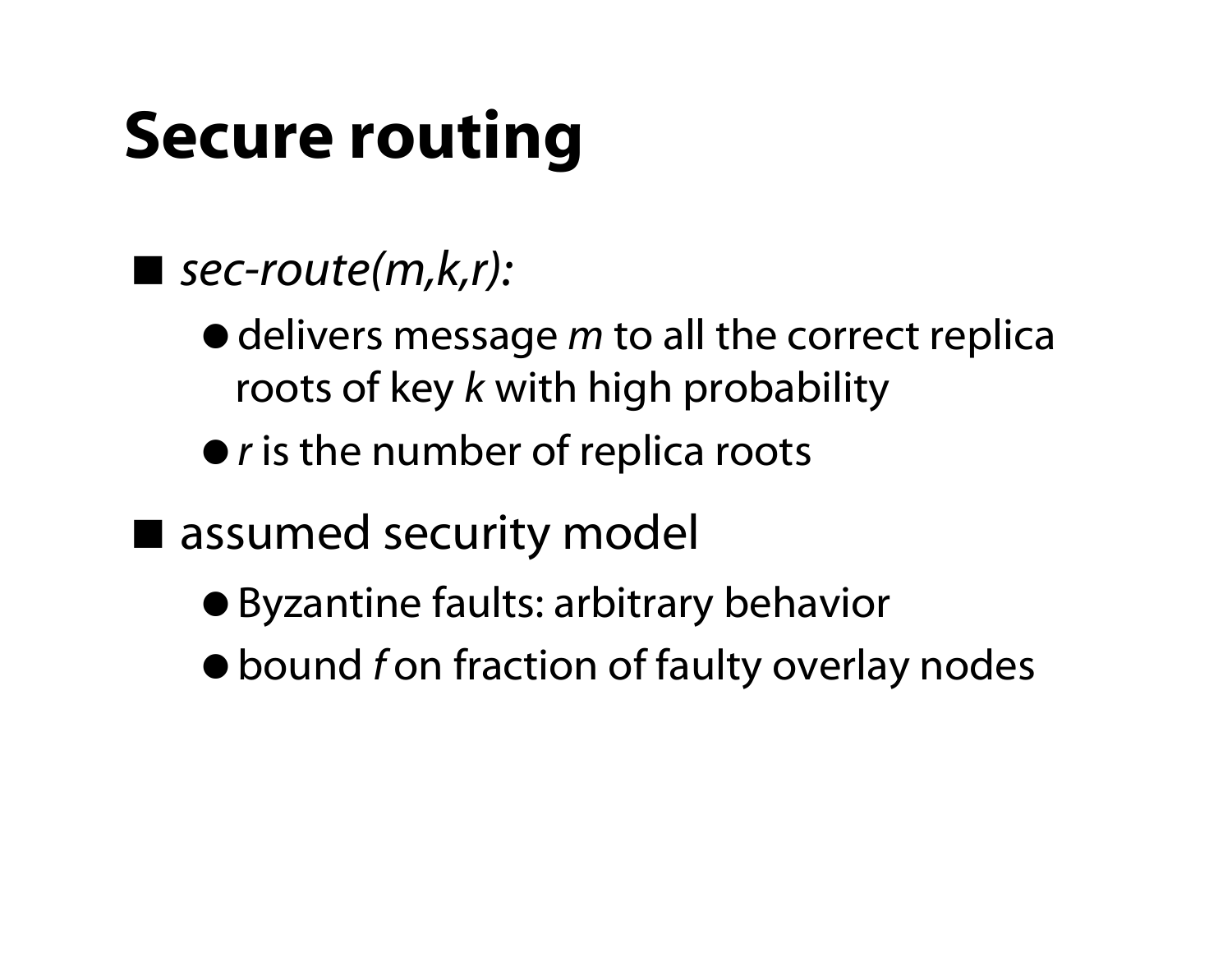## Attacks on nodeId assignment



#### attacker can obtain many nodeIds • control arbitrary fraction *f*

• a.k.a. Sybil attacks [*Doceur '02* ]



attacker can pick ids closest to a key

- control all replica roots (targeted attack)
- •break Pastry invariant on neighbor sets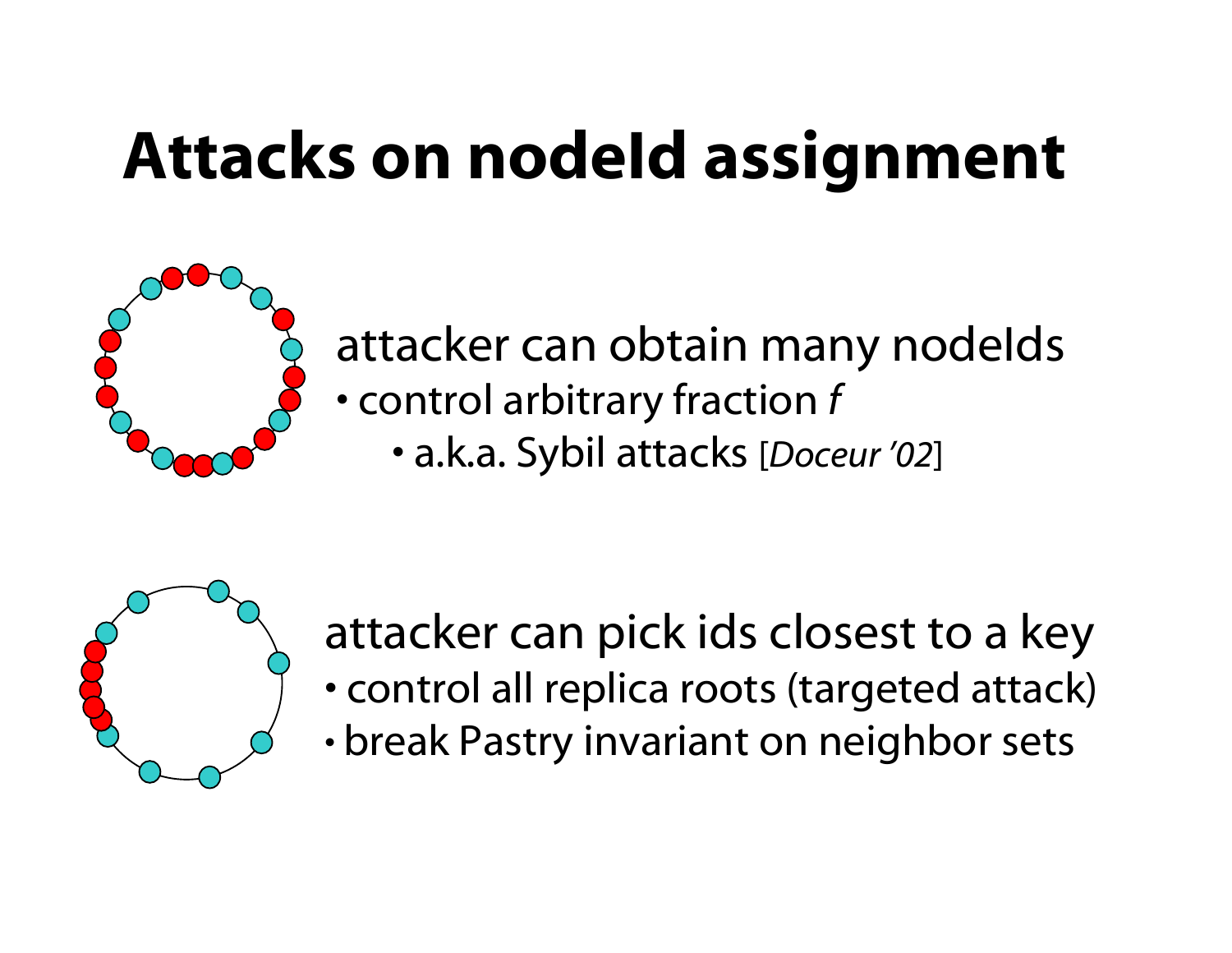### Secure nodeld assignment

- certified nodelds
- $\blacksquare$  trusted certification authorities
	- assign random nodelds
	- **certificates binding id with node public key**
	- charge money for certificates or check identities
- nodes in small overlays must be trusted

#### distributed assignment has fundamental weakness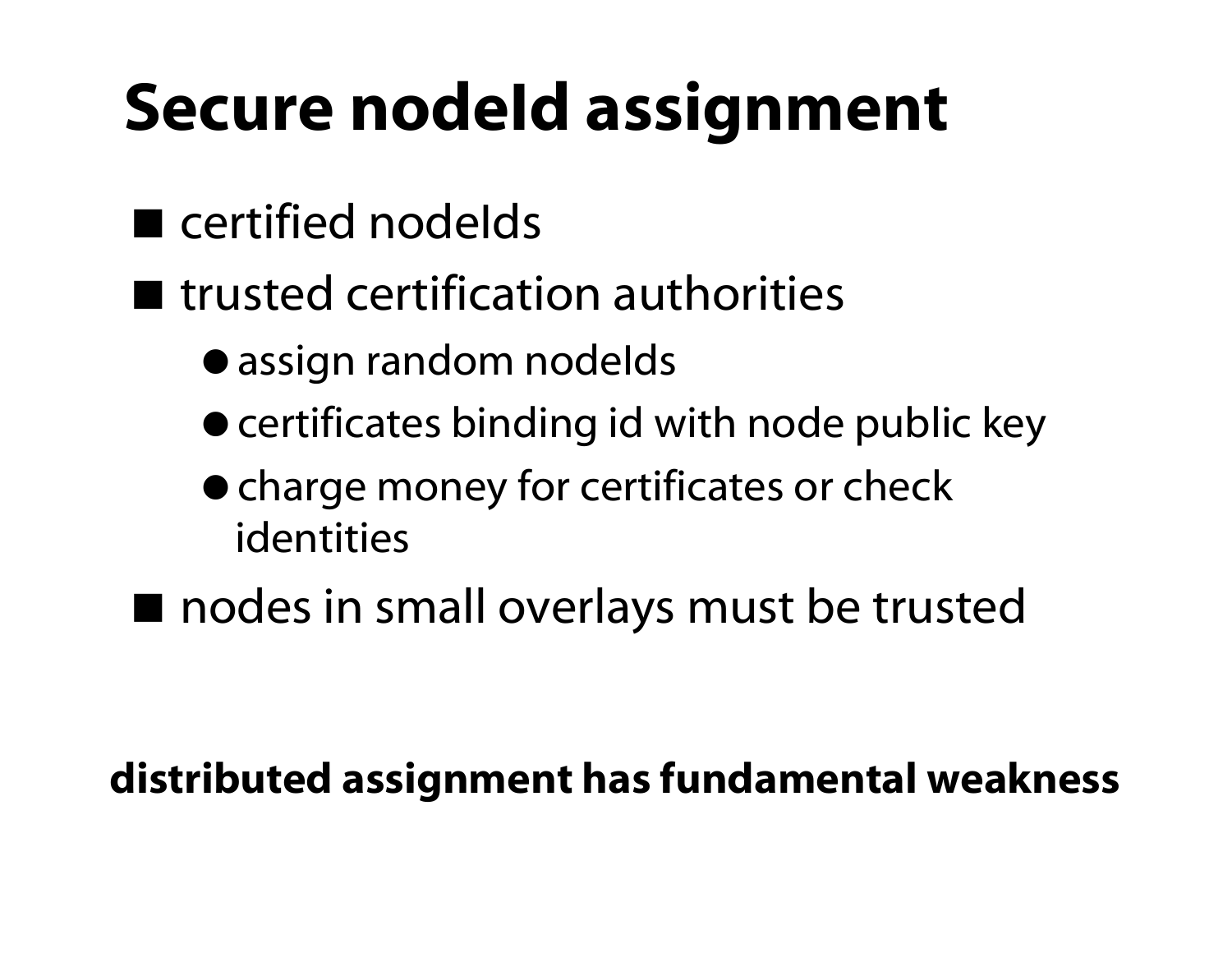### Routing table maintenance

■ routing table maintenance should ensure:

- $\bullet$  If attacker controls nodes with probability  $f$ ,
- entries in routing tables are bad with probability *f*
- attacks on routing table maintenance
	- malicious seed nodes for joining
	- $\bullet$  bad routing updates
		- exploit locality to bias choice of routing entries
		- exploit flexibility to bias choice of routing entries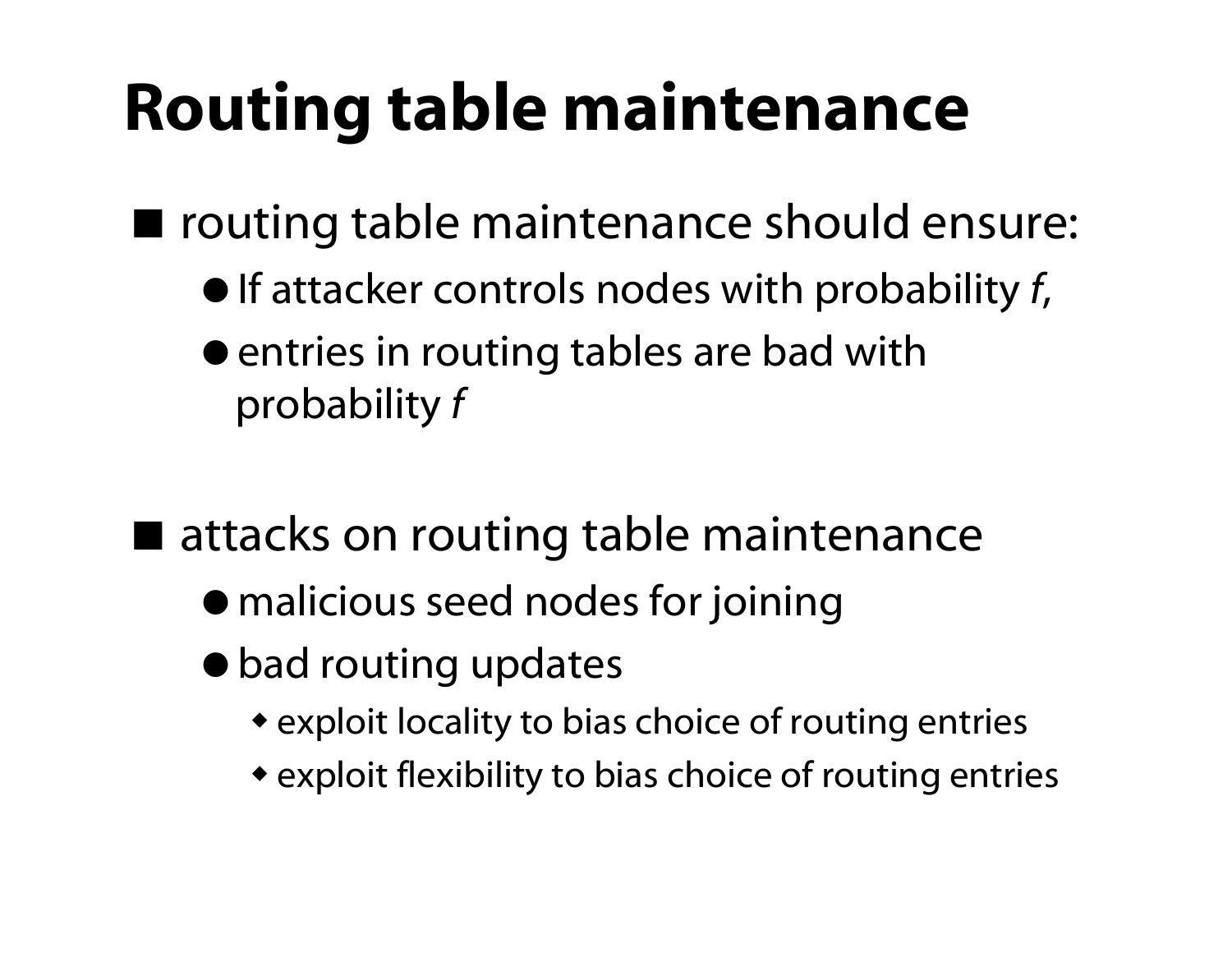### Routing updates on Pastry

- $\blacksquare$  source of update correct with prob.  $1 f$ 
	- $\bullet$  bad routing entry in update with prob. f
- source of update malicious with prob. f
	- $\bullet$  bad routing entry in update with prob. 1
- without strong, verifiable constraints on entries
	- $\bullet$  updated entry is faulty, prob.  $f(1-f) + f > f$
	- **•** fraction of bad entries grows over time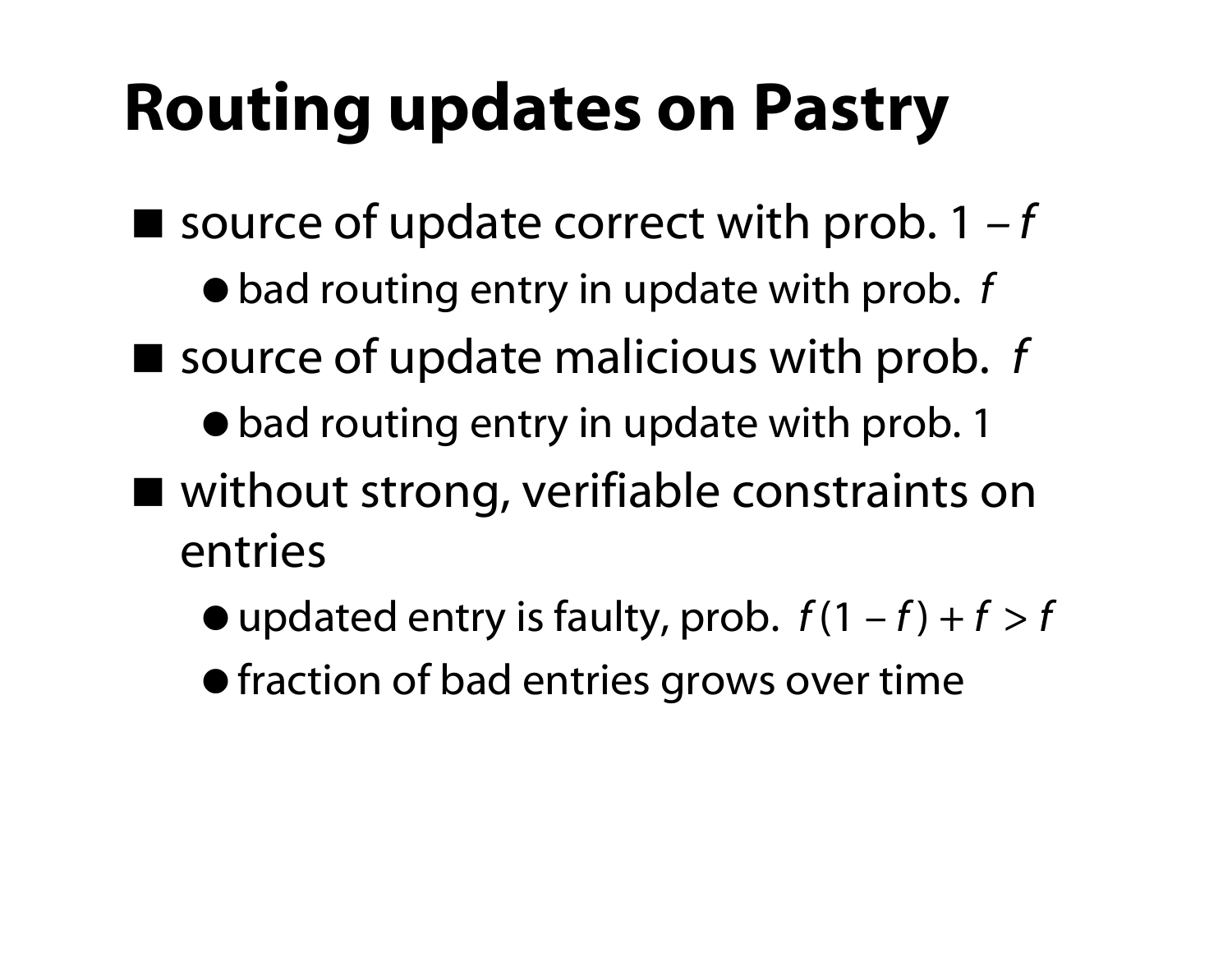## Locality vs. security

 $\blacksquare$  Flexibility to choose routing table entries

- Example: Pastry and Tapestry
- Low delay routes
- Vulnerable to previous attack

■ Constrained routing table entry choice

- Example: Chord
- High delay
- More secure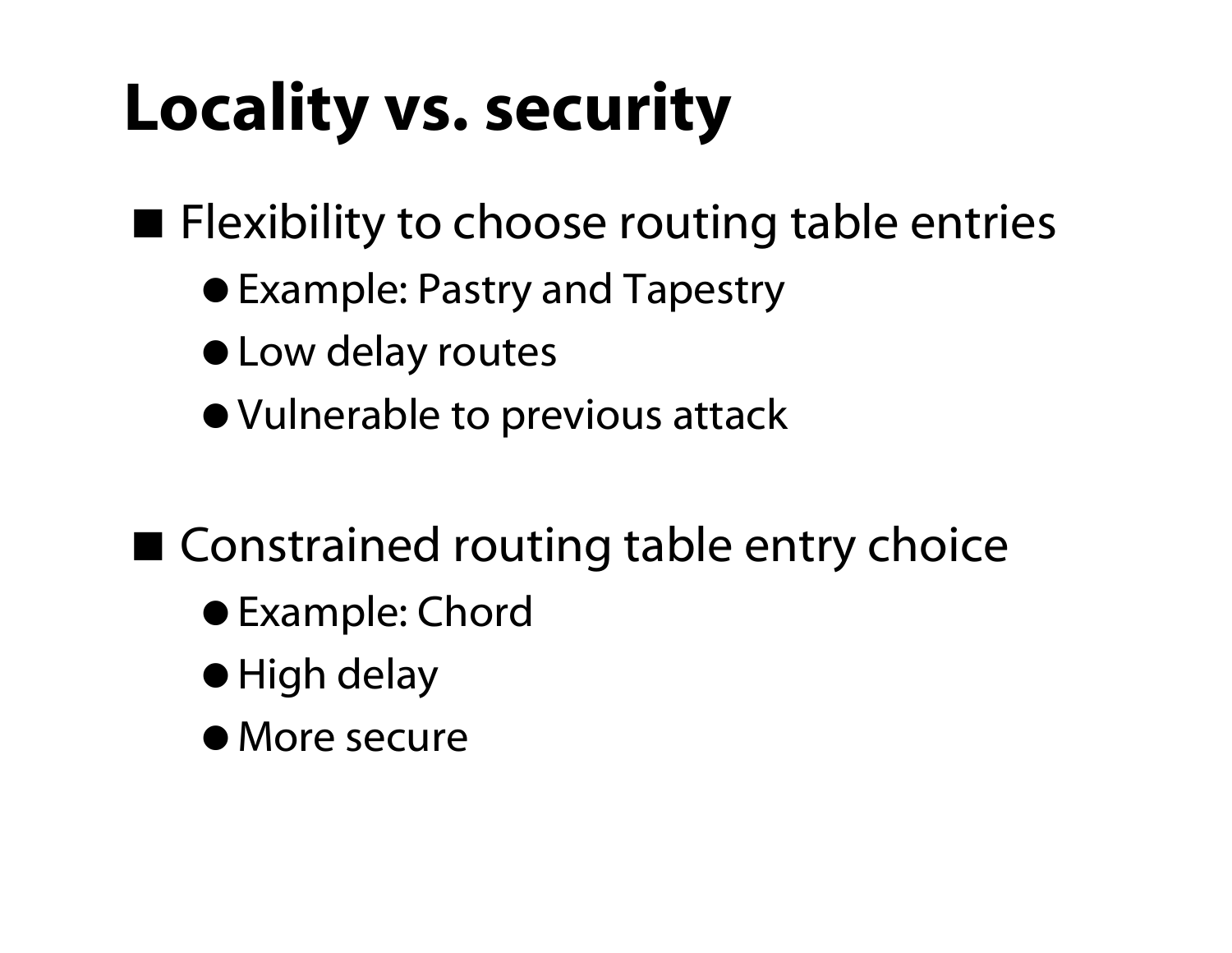## Secure routing tables

- two routing tables: locality aware and
- constrained routing table
	- $\bullet$  strong, verifiable constraints on routing entries
	- each entry has live nodeId closest to point in id space
	- attacker controls nodeId closest to point with prob. *f*
	- $\bullet$  entries bad with probability  $\,f\,$  (with certified nodelds)

#### ■ node joining

- secure routing from multiple seed nodes
- $\bullet$  obtain neighbor set with high probability
- build constrained routing table from neighbors' tables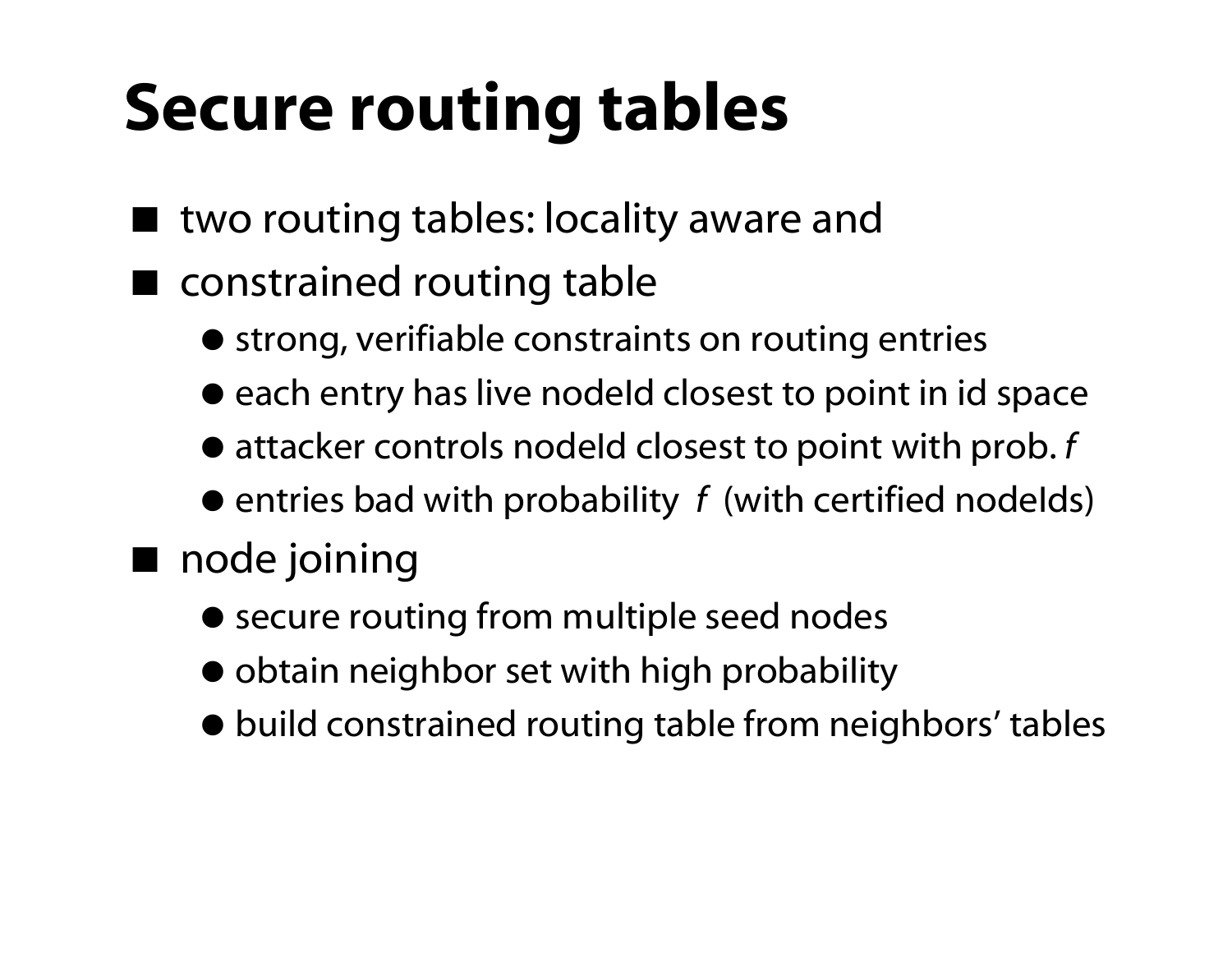### Attacks on forwarding

#### ■ attacker

- controls fraction *f* of nodes
- controls fraction *f* of routing entries
- can drop or misroute messages
- **Perobability of routing correctly drops fast** 
	- when number of hops increases
		- $\bullet$  Larger p2p ring  $\rightarrow$  more hops to destination
	- when fraction of compromised nodes *f*  increases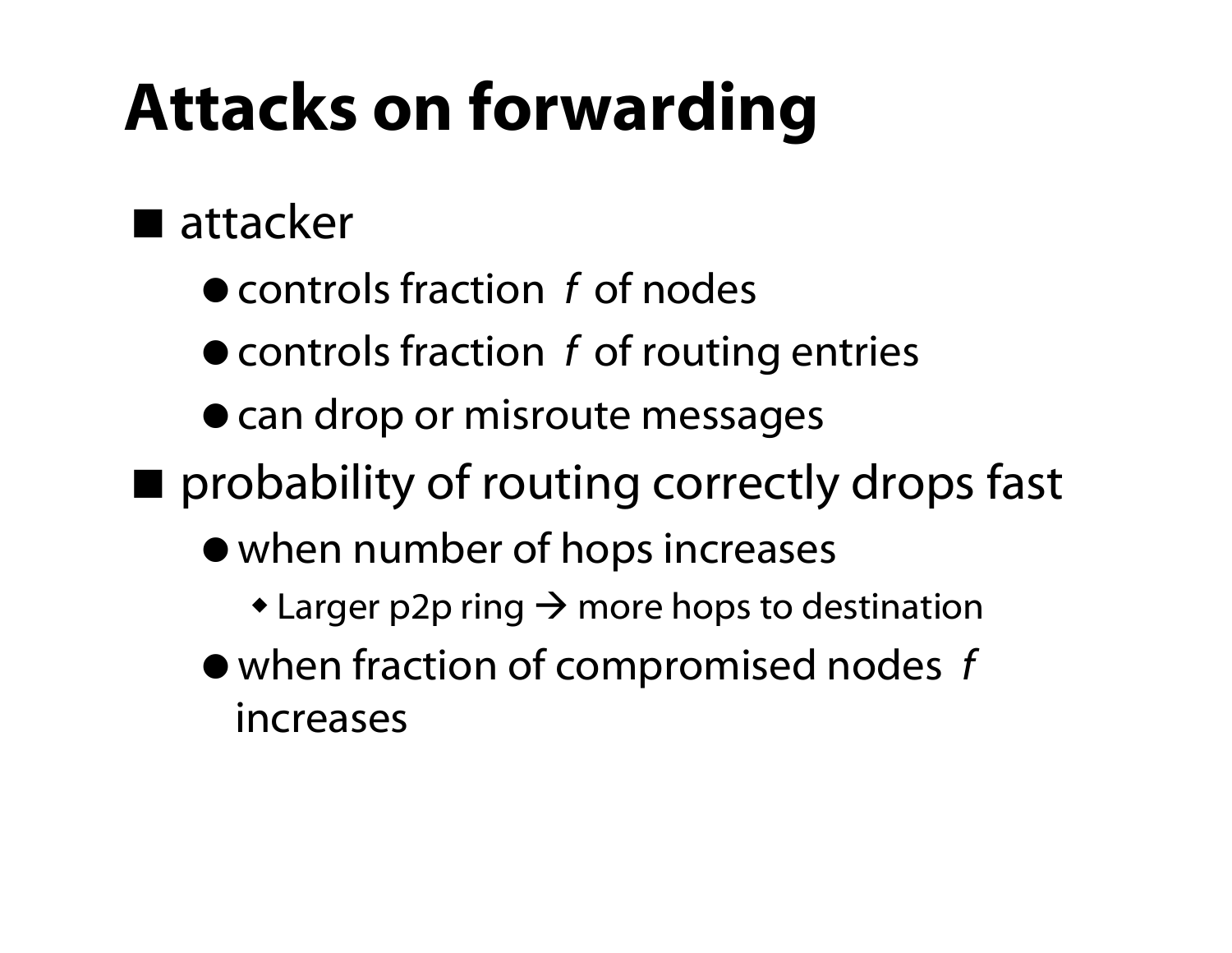### Probability of routing correctly

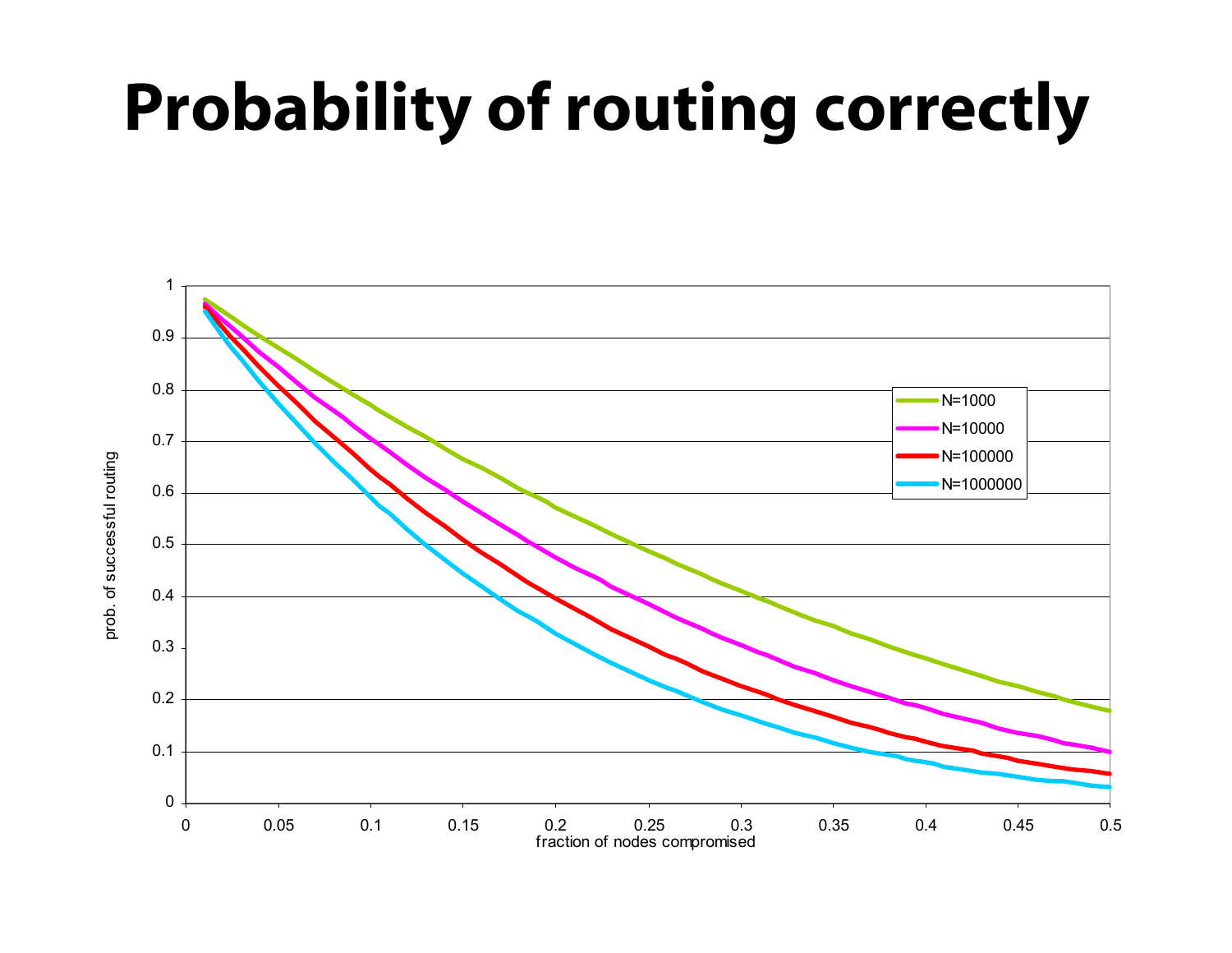## Secure forwarding

- $\blacksquare$  route efficiently with topology aware routing
- **The run routing failure test** 
	- if no failure, done
- use redundant routing with constrained table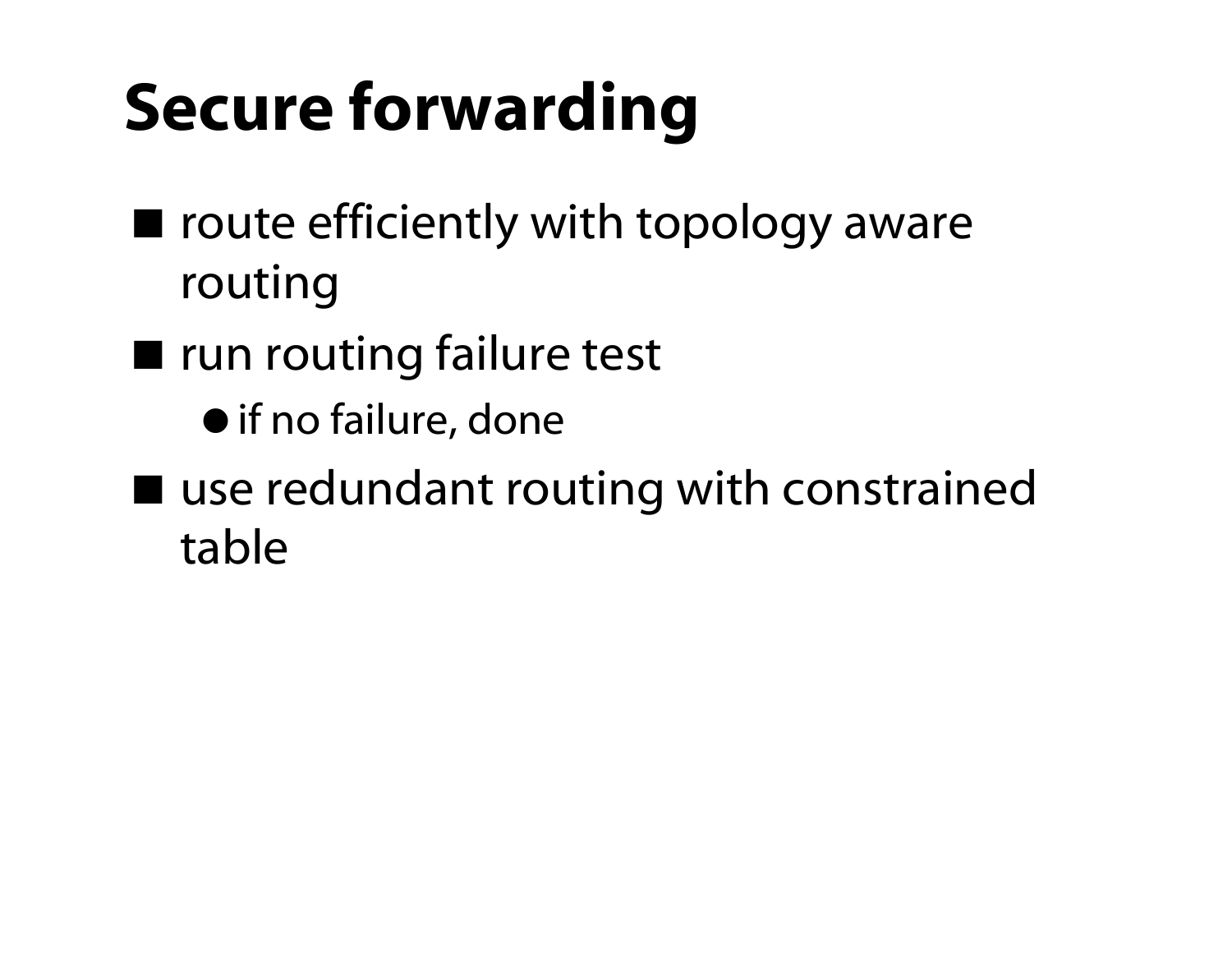### Routing failure test: idea

■ density of faulty nodelds is lower

- average distance between nodeIds: 2128 / *N*
- $\bullet$  average distance between faulty nodelds: 2<sup>128</sup> / (*f N* )

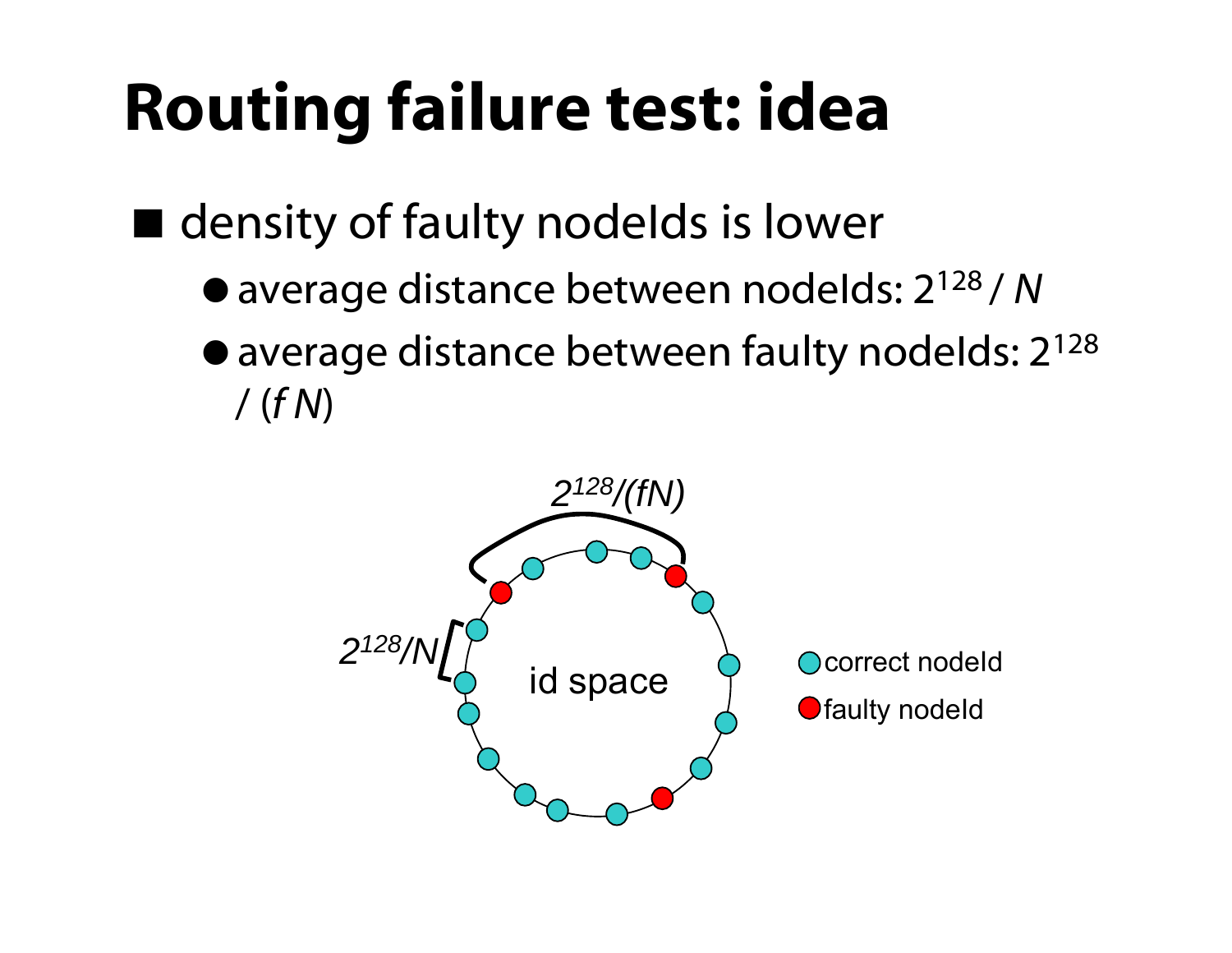### Routing failure test: how it works

- route efficiently and get neighbor set
- **Compute average:** 
	- distance between ids in sender's neighbor set:  $\boldsymbol{\mu}_{\sf s}$
	- distance between ids in receiver's neighbor set: µ<sub>R</sub>
- $\blacksquare$  if  $\mu_{\mathsf{R}} > \mu_{\mathsf{s}}$  $\times$   $\gamma$ , signal failure
- otherwise, signal success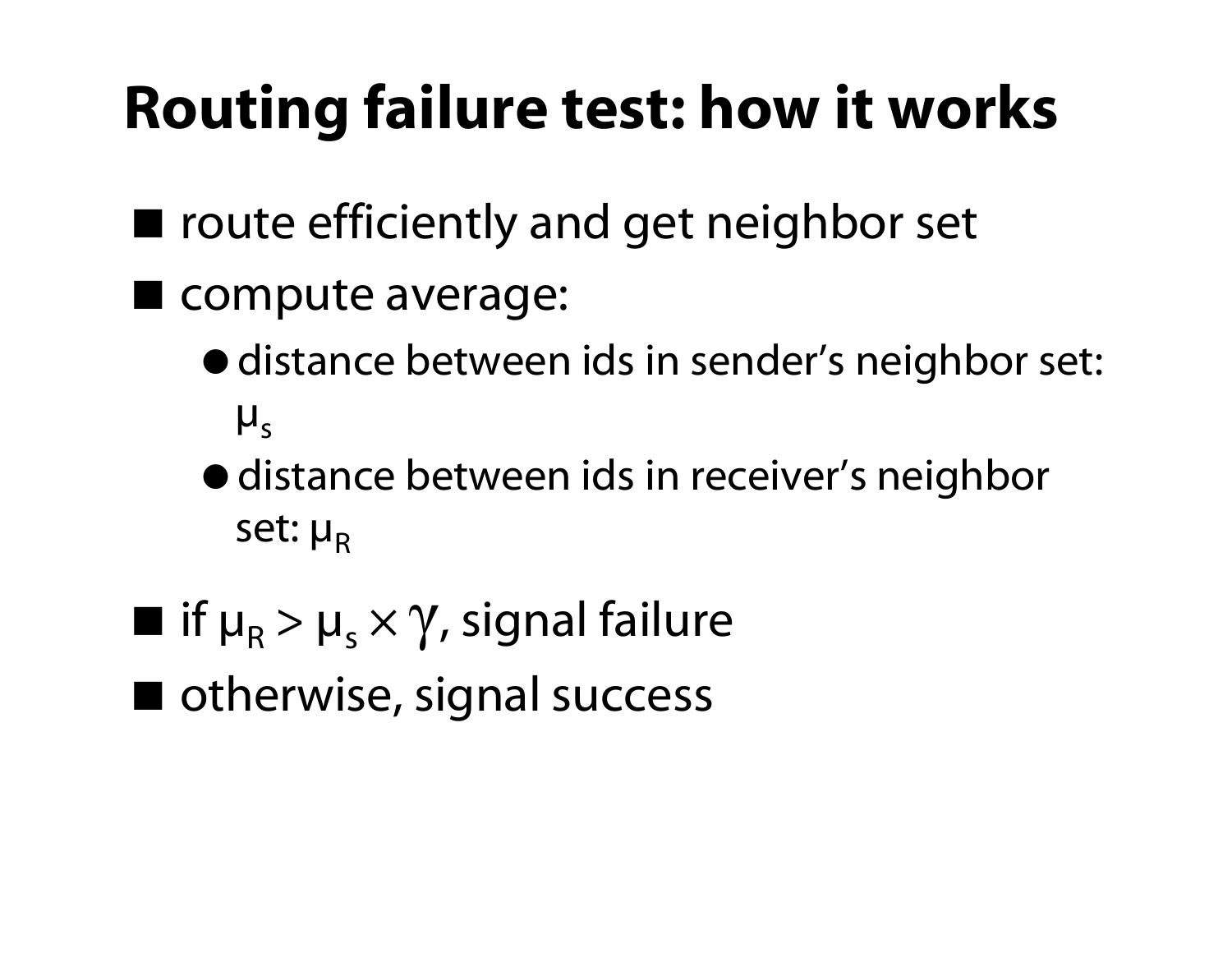### Routing failure test: performance



false positive rate: alpha; false negative rate: beta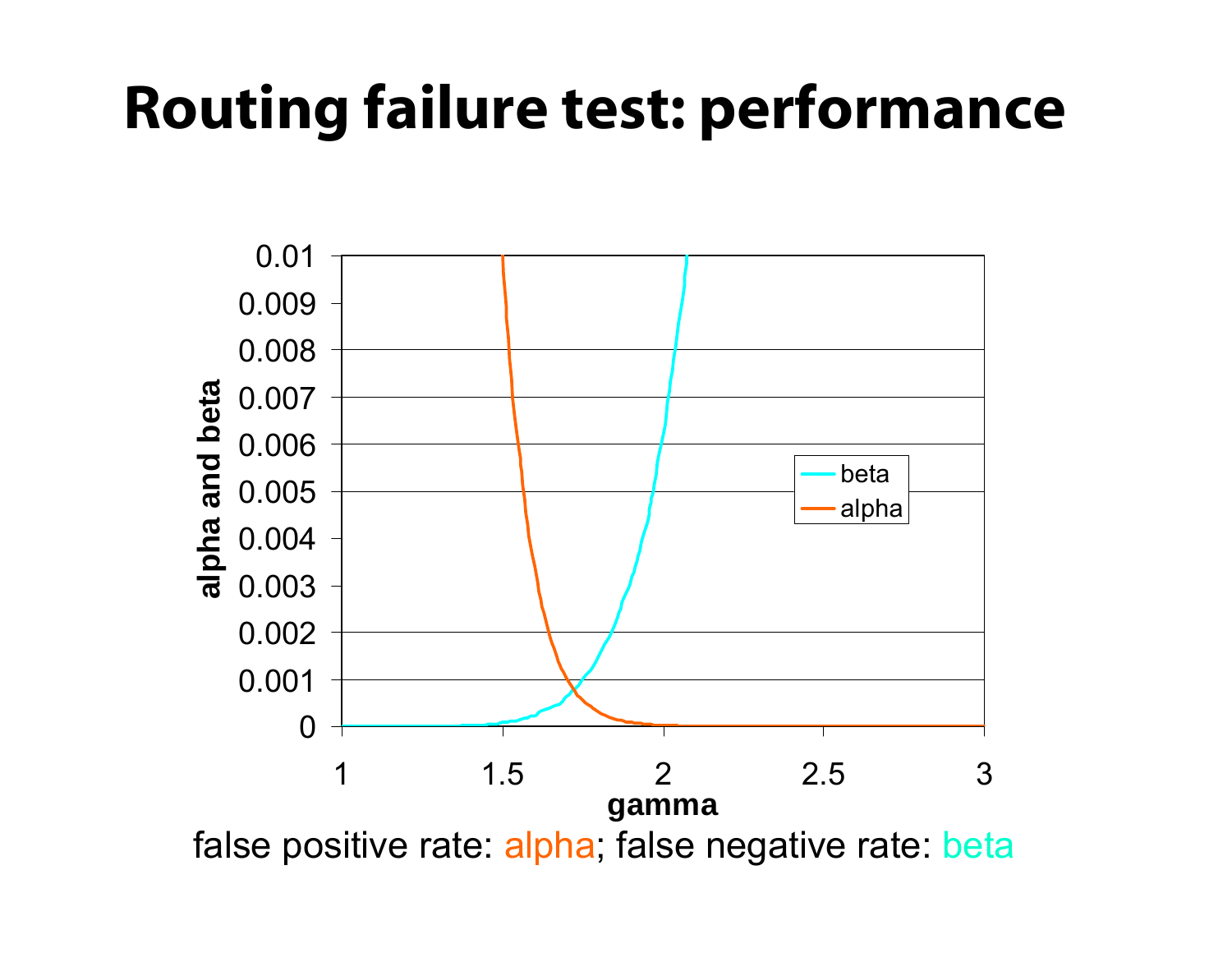### Routing failure test: performance

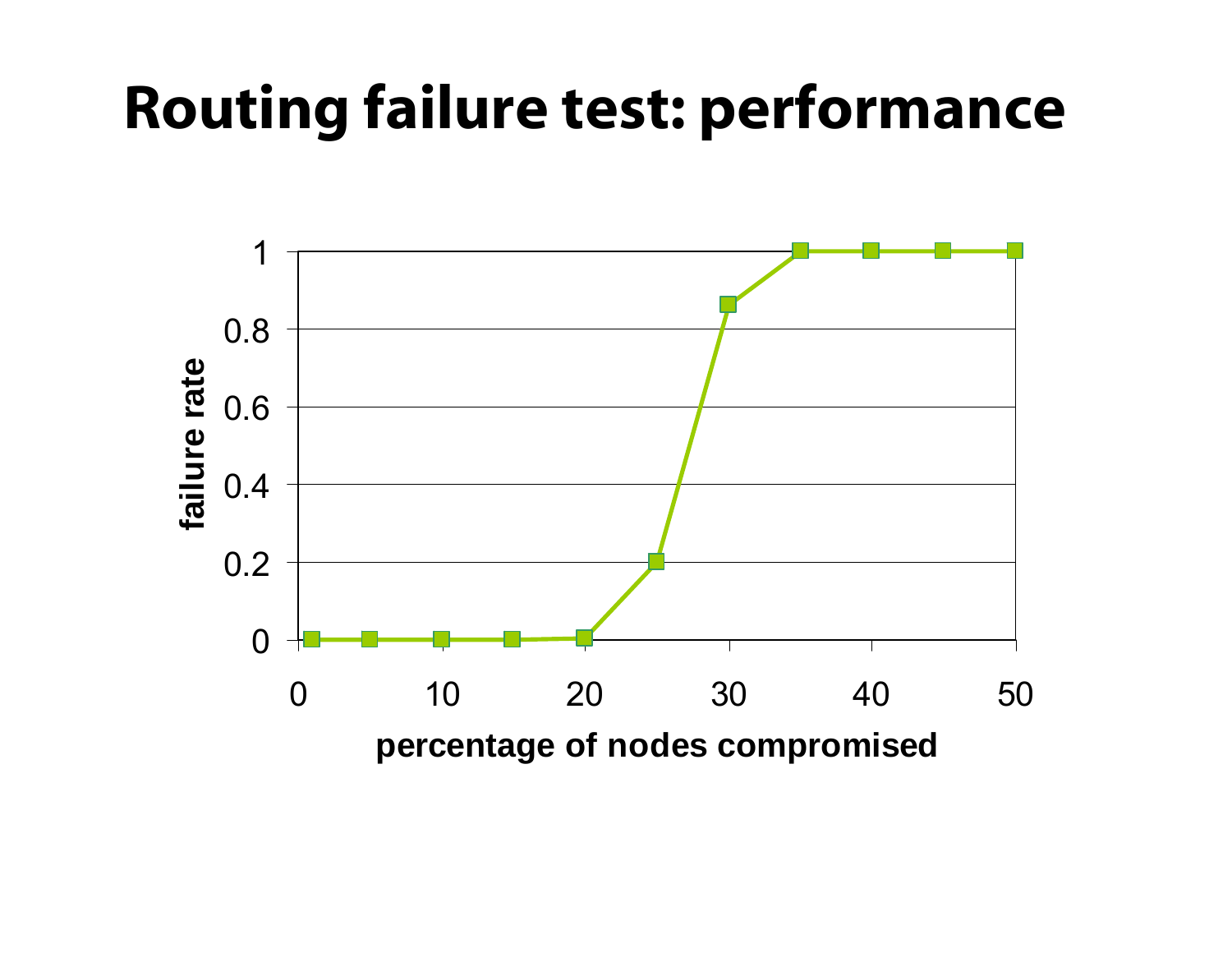### Routing failure test: attacks

- Attacker can fool test by
	- 1. using nodeIds of stopped correct nodes
	- 2. mixing nodelds of correct and incorrect nodes
	- 3. suppressing faulty nodelds
		- ♦ • near sender increases α; near receiver increases β
- Solution for 1 and 2
	- talk with nodeId owners before running test
		- ♦ query/validate all nodes in a neighbor set
		- ♦ no solution for 3: reduced test accuracy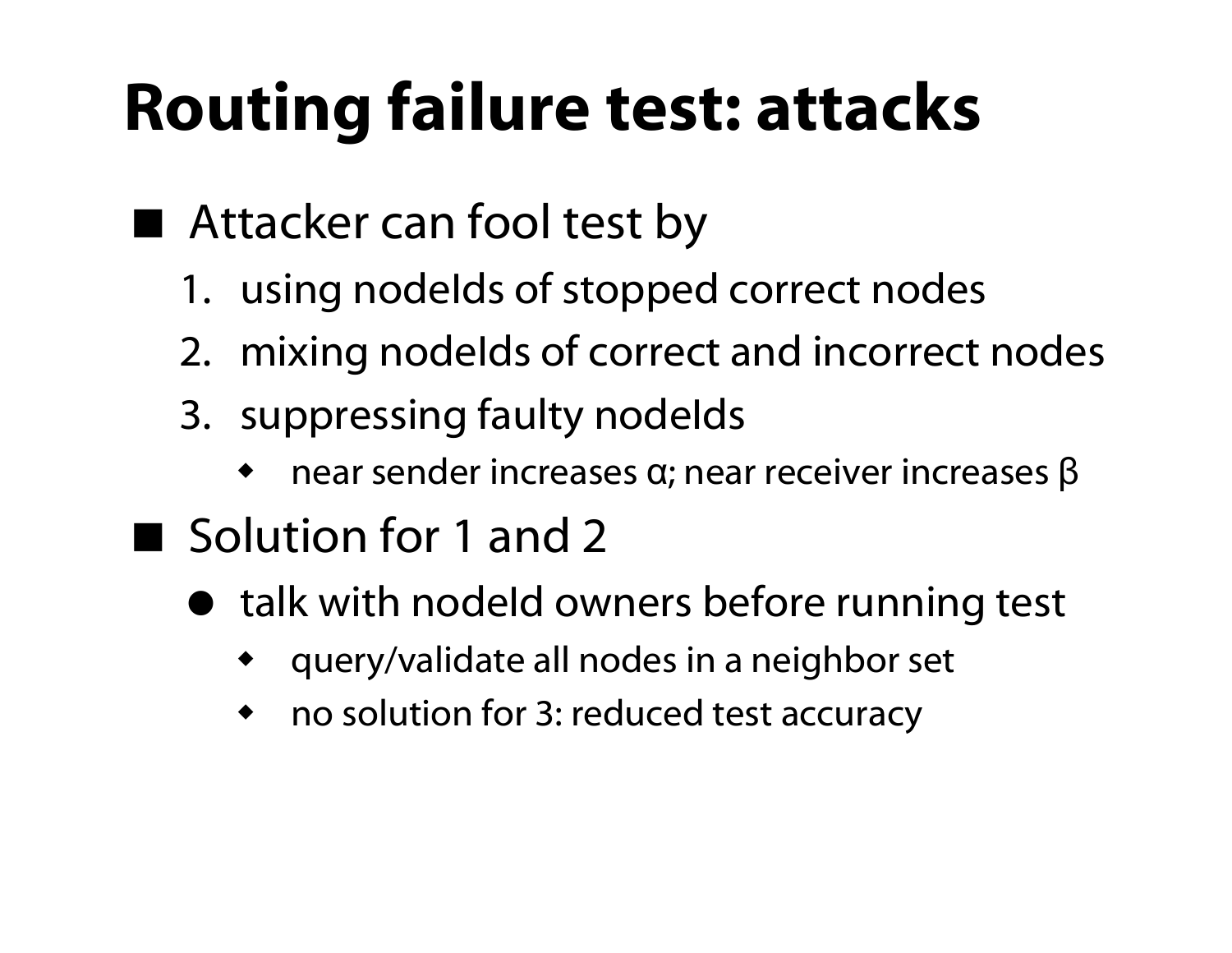## Redundant routing

Use redundancy when routing test fails

- $\bullet$  send messages over diverse routes to key  $k$ 
	- route messages through neighbors
- neighbor set anycast
	- avoid early convergence on *k*'s root
	- delivery to first node in route with key *k* in neighbor set
- collect neighbor set proposals
- wait for all replies or a timeout
- pick *r* nodeIds closest to key *k* as its replica roots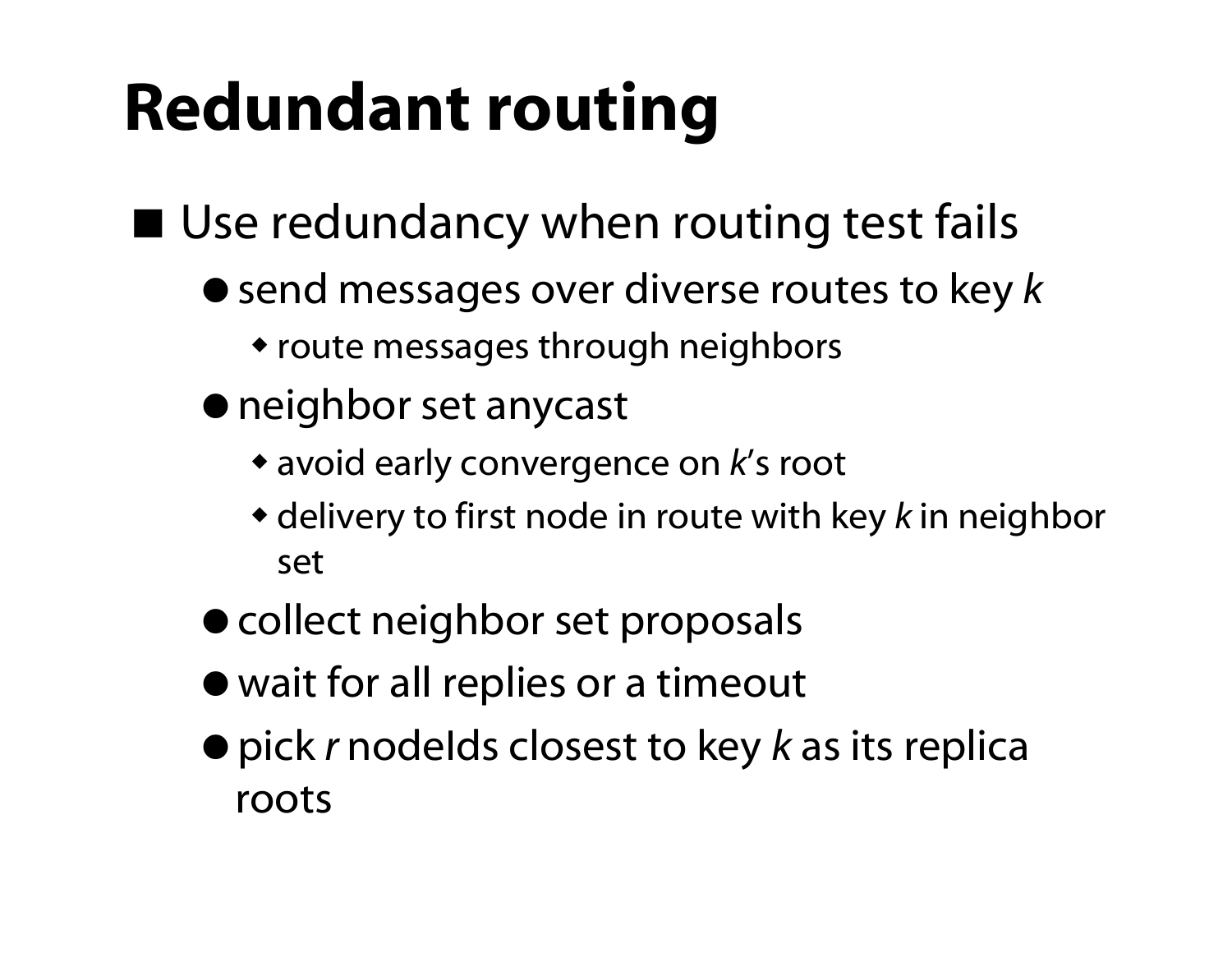### Redundant routing: performance



probability of success greater than 0.999 if *f* < 0.25